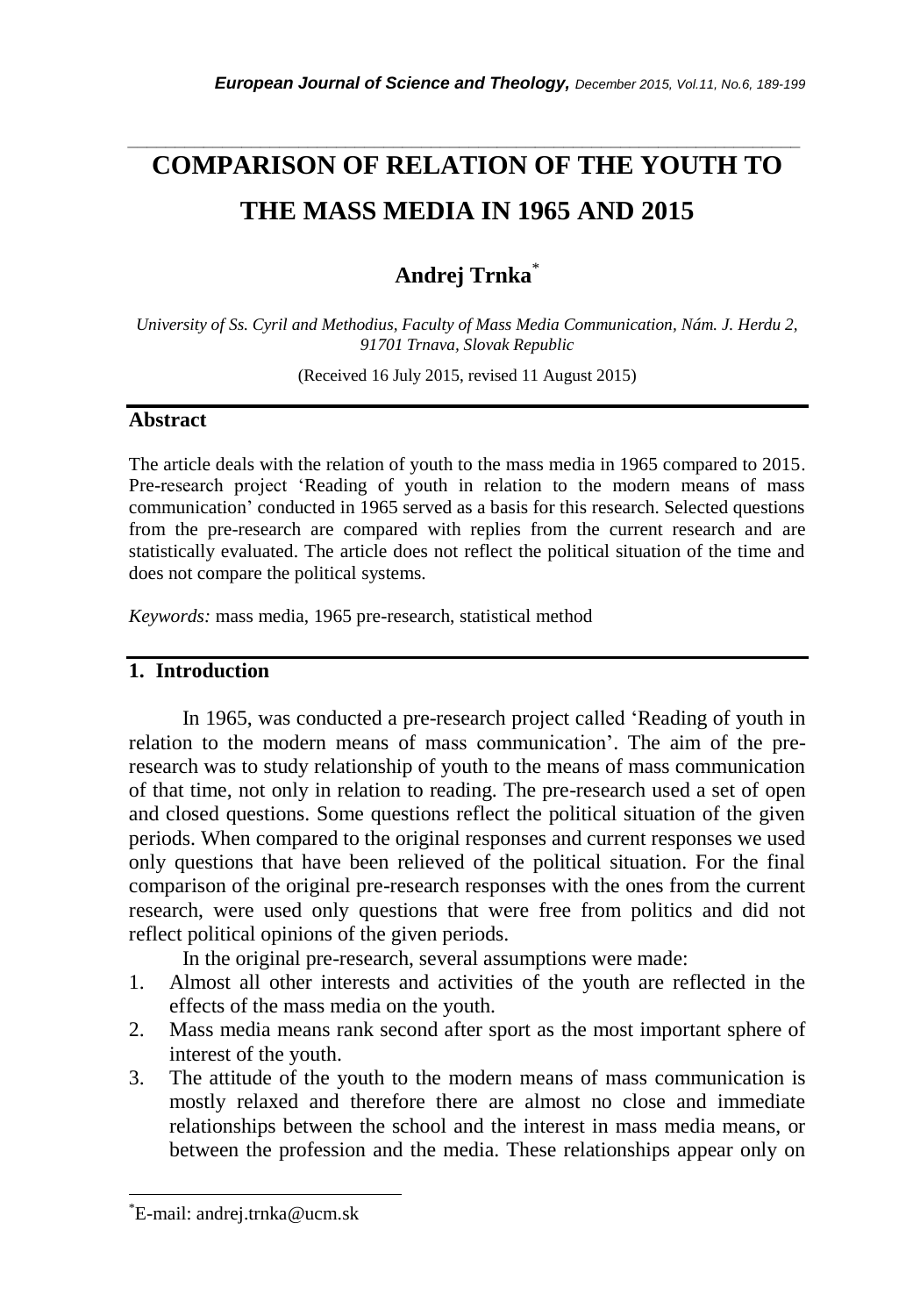obligatory basis. Due to the staging attitude to modern means of mass communication it is not advisable to examine the depth of interest, but rather their main lines.

4. There is a close relationship between personal interests and interest in means of mass communication [1].

# **2. Method**

In the original pre-research, two basic methods were used that were supplemented by standardized and semi-structured interview. A standardized interview was used to obtain quantified data on the ground that provides the data which are verified. Semi-structured interview was used as an in-depth method for further data explanation. It is aimed at individual phenomena.

In the current research, we mainly used the method of description and induction. The collection of data with regard to the diversity of technical devices in 1965 and 2015, took place exclusively electronically. For some questions, an additional answer (Internet) was added to the item list. After data collection, the data cleaning and their putting into the desired form was performed. Open questions had to be transformed to categorical questions. Evaluation was made using frequency and cross tables. Bar graphs were used for graphic representation of responses. For testing the statistical hypothesis, we used t-test and chi-square test. Using the t-test, we tested the hypothesis of average age and by the chi-square test, we tested the distribution of individual responses between men and women.

## **3. Results and discussion**

Due to the absence the original data set comparison of responses was taken as descriptive methods. The following tables give the rank of the individual responses. Dark highlighted responses are responses which are different in the individual pre-research (except Table 4).

Table 6 shows an overall percentage of answers, due to high differences between the years 1965 and 2015.

| No. | 1965       | 2015       |
|-----|------------|------------|
| 1.  | sport      | book       |
| 2.  | movie      | music      |
| 3.  | television | theatre    |
| 4.  | book       | sport      |
| 5.  | music      | internet   |
| 6.  | radio      | movie      |
| 7.  | journal    | television |
| 8.  | newspaper  |            |
| 9.  | theatre    |            |

**Table 1.** Which activity do you consider to be the most valuable?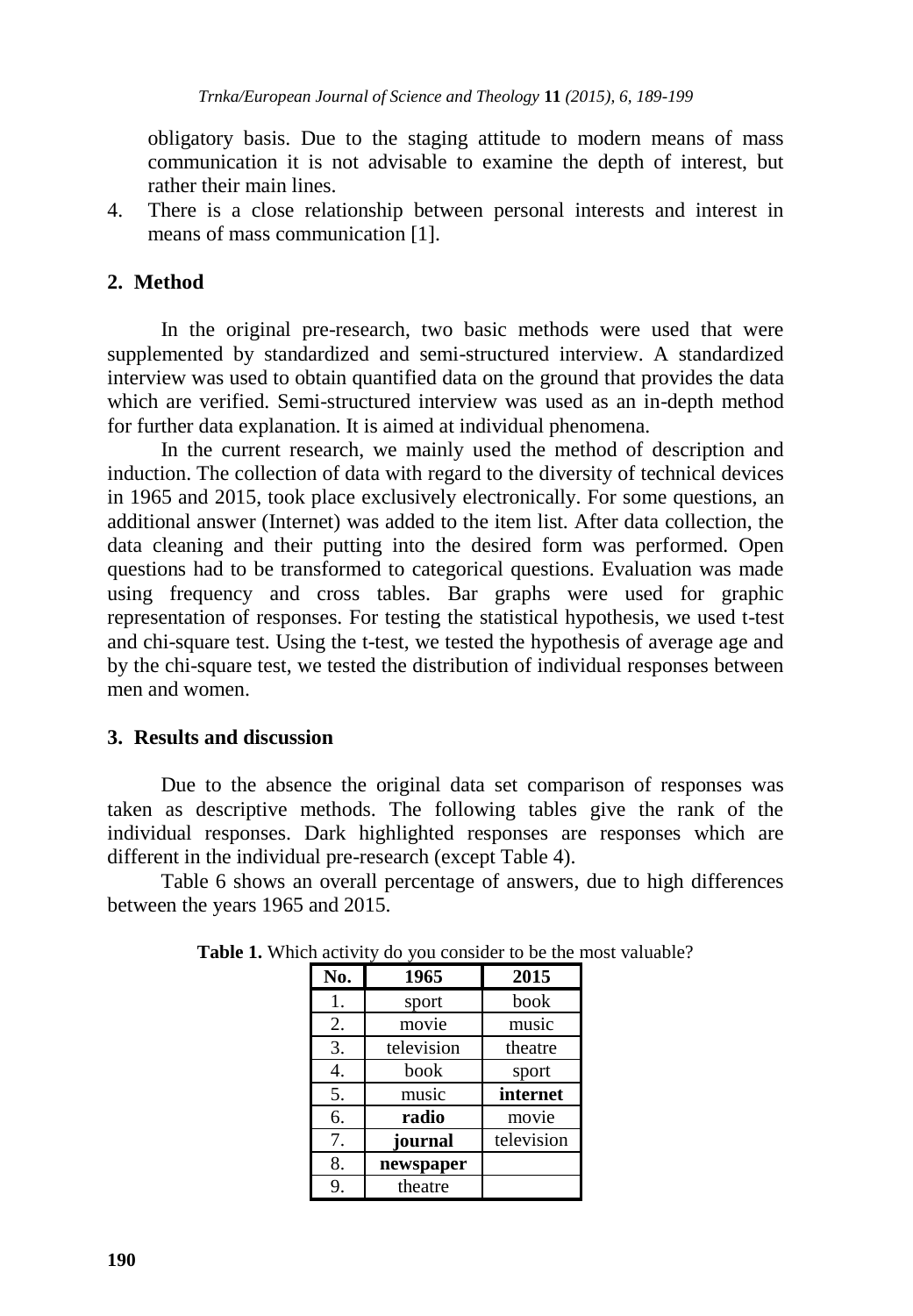| No. | 1965       | 2015       |
|-----|------------|------------|
| 1.  | sport      | internet   |
| 2.  | television | music      |
| 3.  | movie      | book       |
| 4.  | book       | movie      |
| 5.  | radio      | sport      |
| 6.  | music      | television |
| 7.  | newspaper  | theatre    |
| 8.  | journal    |            |
| 9.  | theatre    |            |

**Table 2.** Which activity do you do most often in your free time?

**Table 3.** Which topics do you prefer when reading books, newspapers, magazines, watching TV, etc.?

| No. | 1965                   | 2015                   |
|-----|------------------------|------------------------|
| 1.  | adventure, criminology | humour, satire         |
| 2.  | sport                  | present life           |
| 3.  | humor, satire          | love                   |
| 4.  | technics               | sport                  |
| 5.  | foreign countries      | music                  |
| 6.  | music                  | adventure, criminology |
| 7.  | love                   | philosophy             |
| 8.  | history                | international policy   |
| 9.  | present life           | history                |
| 10. | future life            | foreign countries      |

**Table 4.** Who is your favourite book author?

| No. | 1965            | 2015         |
|-----|-----------------|--------------|
| 1.  | May             | Rowling      |
| 2.  | Verne           | Baričák      |
| 3.  | Dumas           | Matkin       |
| 4.  | Jirásek         | Bukowski     |
| 5.  | <b>Buroughs</b> | <b>Brown</b> |
| 6.  | Čapek           | Puzo         |
| 7.  | Cooper          | Tolkien      |
| 8.  | Defoe           | Coelho       |
| 9.  | Hašek           | Dostojevskij |
| 10. | Dold-Mychajlyk  | Dirie        |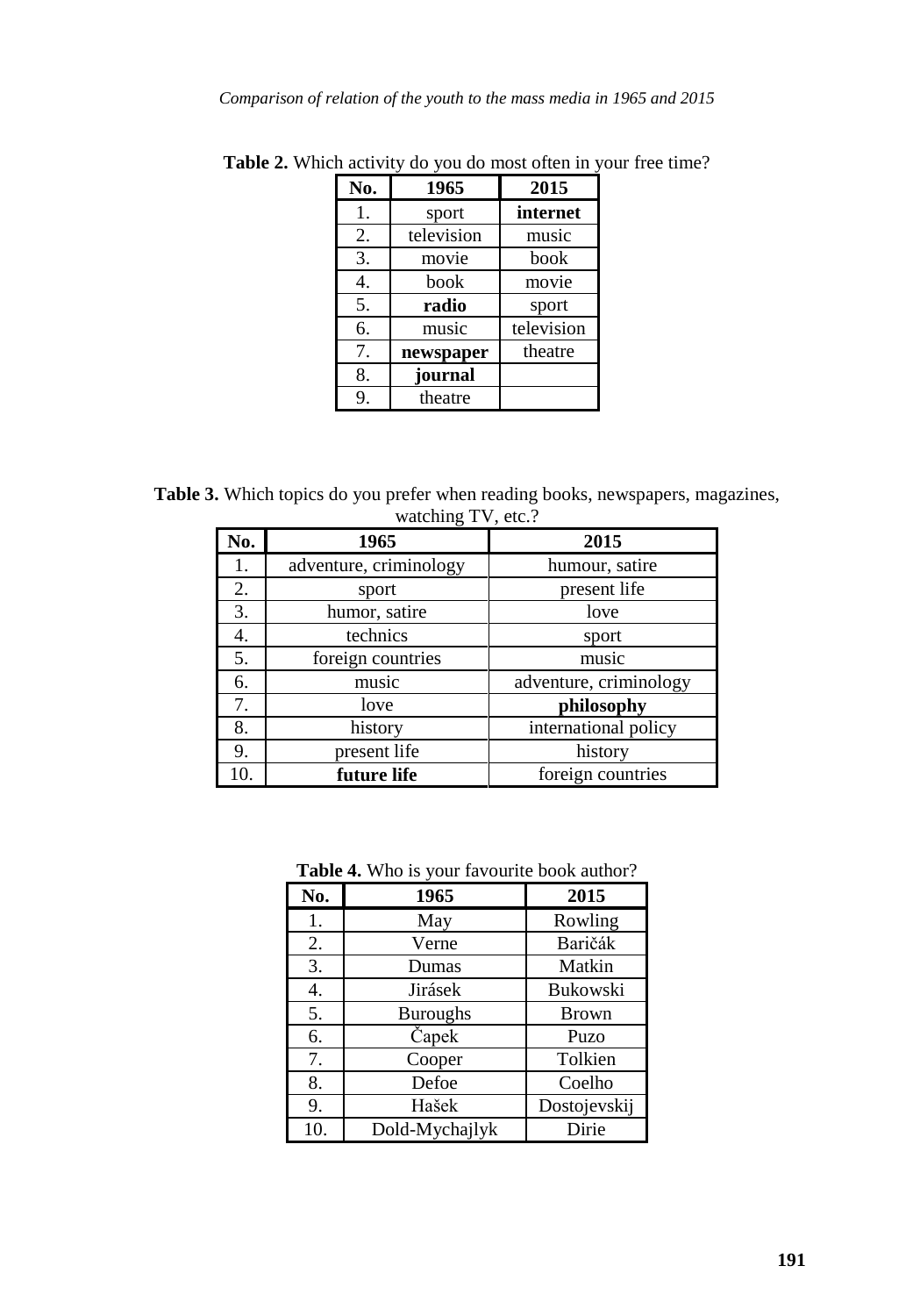| No. | 1965                  | 2015                  |
|-----|-----------------------|-----------------------|
| 1.  | funny and competition | movies                |
| 2.  | movies                | funny and competition |
| 3.  | detective series      | educational           |
| 4.  | music                 | sport                 |
| 5.  | sport                 | music                 |
| 6.  | drama                 | detective series      |
| 7.  | educational           | news, publicist       |
| 8.  | for youth             | drama                 |

Table 5. What types of TV programs do you prefer?

|  |  |  |  |  |  | Table 6. How often do you go to the cinema? |
|--|--|--|--|--|--|---------------------------------------------|
|--|--|--|--|--|--|---------------------------------------------|

|                             | 1965  | 2015 |
|-----------------------------|-------|------|
| at least once a week        | 40.0% | 2.2% |
| more often than once a week | 13.3% | 1.5% |
| often less than once a week | 46 7% |      |

Table 7. What is your favourite radio broadcasting?

| No. | 1965               | 2015               |
|-----|--------------------|--------------------|
| 1.  | music              | music              |
| 2.  | for youth          | funny              |
| 3.  | dramas             | sport              |
| 4.  | news, publicist    | educational        |
| 5.  | funny              | dramas             |
| 6.  | sport              | for youth          |
| 7.  | educational        | continued reading  |
| 8.  | detective programs | detective programs |

**Table 8.** If you had enough money, you would immediately buy:

| No. | 1965                | 2015                    |
|-----|---------------------|-------------------------|
| 1.  | motorcycle          | house                   |
| 2.  | car                 | car                     |
| 3.  | holiday             | holiday                 |
| 4.  | clothes             | flat                    |
| 5.  | house               | notebook                |
| 6.  | household equipment | camera                  |
| 7.  | books               | books                   |
| 8.  | sports equipment    | villa in warm countries |
| 9.  | recorder            | smartphone              |
| 10. | television          | musical instrument      |

# *3.1. Results in 2015*

Due to changes in political situation, there have been significant changes in the mass media as well as in people's behaviour. Ritzer writes about educational economics since 1965 [2].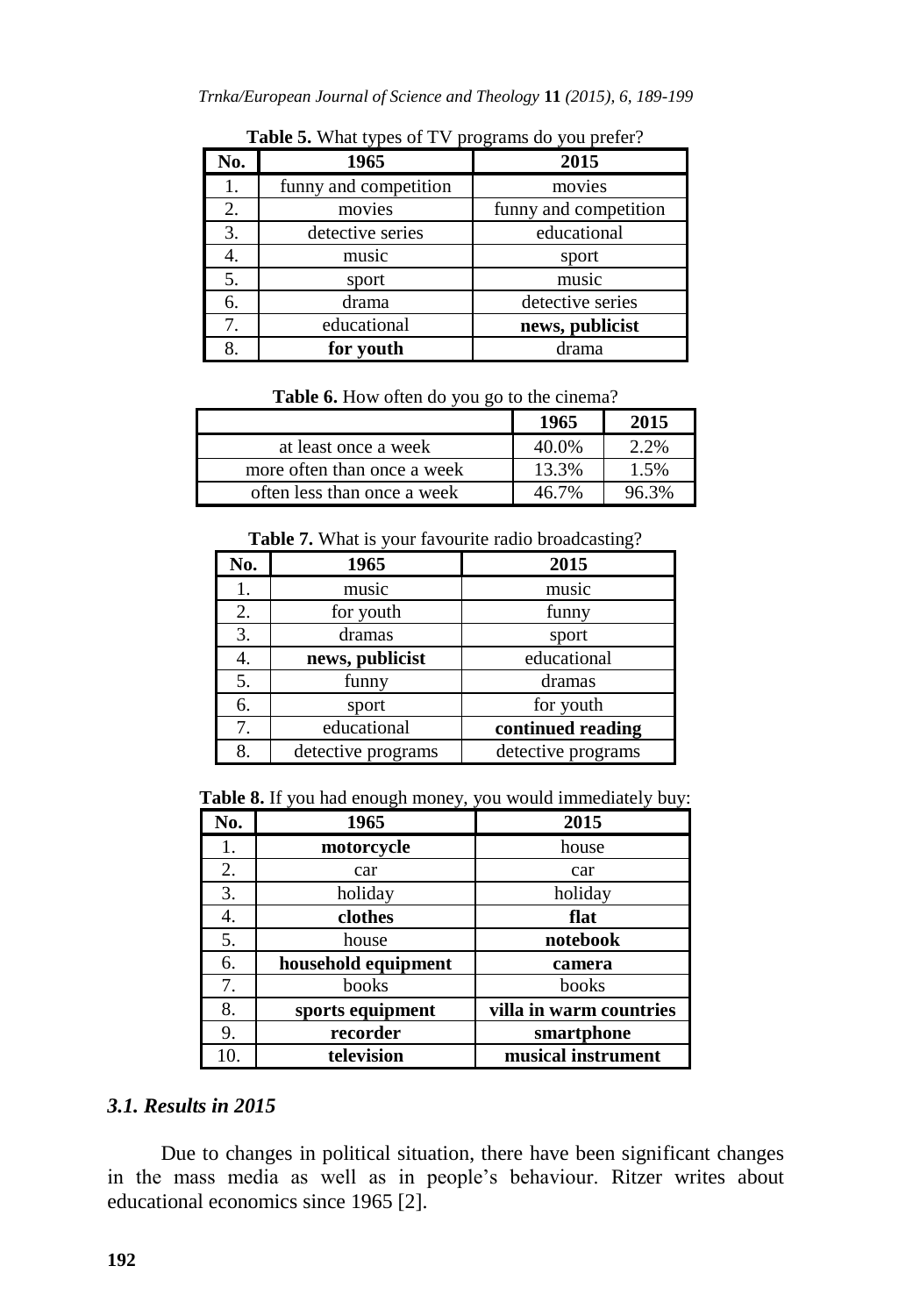Pre-research conducted in 2015 can be processed in more detail using several statistical methods. For the purpose of this article, a graphical representation of the individual responses with conclusions whether the distribution of the different responses between men and women is the same or not (if it is possible to analyse the performance) is provided. Our data set consists of 134 records; of which 47 were men and 87 were women.

The first tested hypothesis was the verification of the respondents' age: Hypothesis H0 - the average age is 20; Hypothesis H1 - the average age is not 20. The respondent is not a teenager.

Using t-test, we calculated the value of the test and significance. Table 9 shows the results of the test.

| <b>THE 2.</b> I test for $u \in C$ . |                   |       |                                                                                                |       |         |       |  |  |  |
|--------------------------------------|-------------------|-------|------------------------------------------------------------------------------------------------|-------|---------|-------|--|--|--|
|                                      | Test Value $= 20$ |       |                                                                                                |       |         |       |  |  |  |
|                                      |                   | df    | 95% Confidence Interval of<br>Mean<br>the Difference<br>$Sig. (2-tailed)$<br><b>Difference</b> |       |         |       |  |  |  |
|                                      |                   |       |                                                                                                |       | Lower   | Upper |  |  |  |
| Age                                  | 1.104ء            | 0.133 | 0.272                                                                                          | 0.112 | $-0.09$ | 0.31  |  |  |  |

| Table 9. T-test for age. |
|--------------------------|
|--------------------------|

We can conclude that the average age is 20 year. This value is statistically significant.

The next step was comparison of the answers between men and women. Figure 1 shows the distribution of each answer with chi-square tests. The distribution of answers to question no. 4 between men and women is significant. Men and women responded differently.



**Figure 1.** O4 – Which interest activity do you consider to be the most valuable?

**Table 10.** Chi-Square Test for Q4.

|                    | Value  | df | Asymp. Sig. (2-sided) |
|--------------------|--------|----|-----------------------|
| Pearson Chi-Square | 20.596 |    | 0.004                 |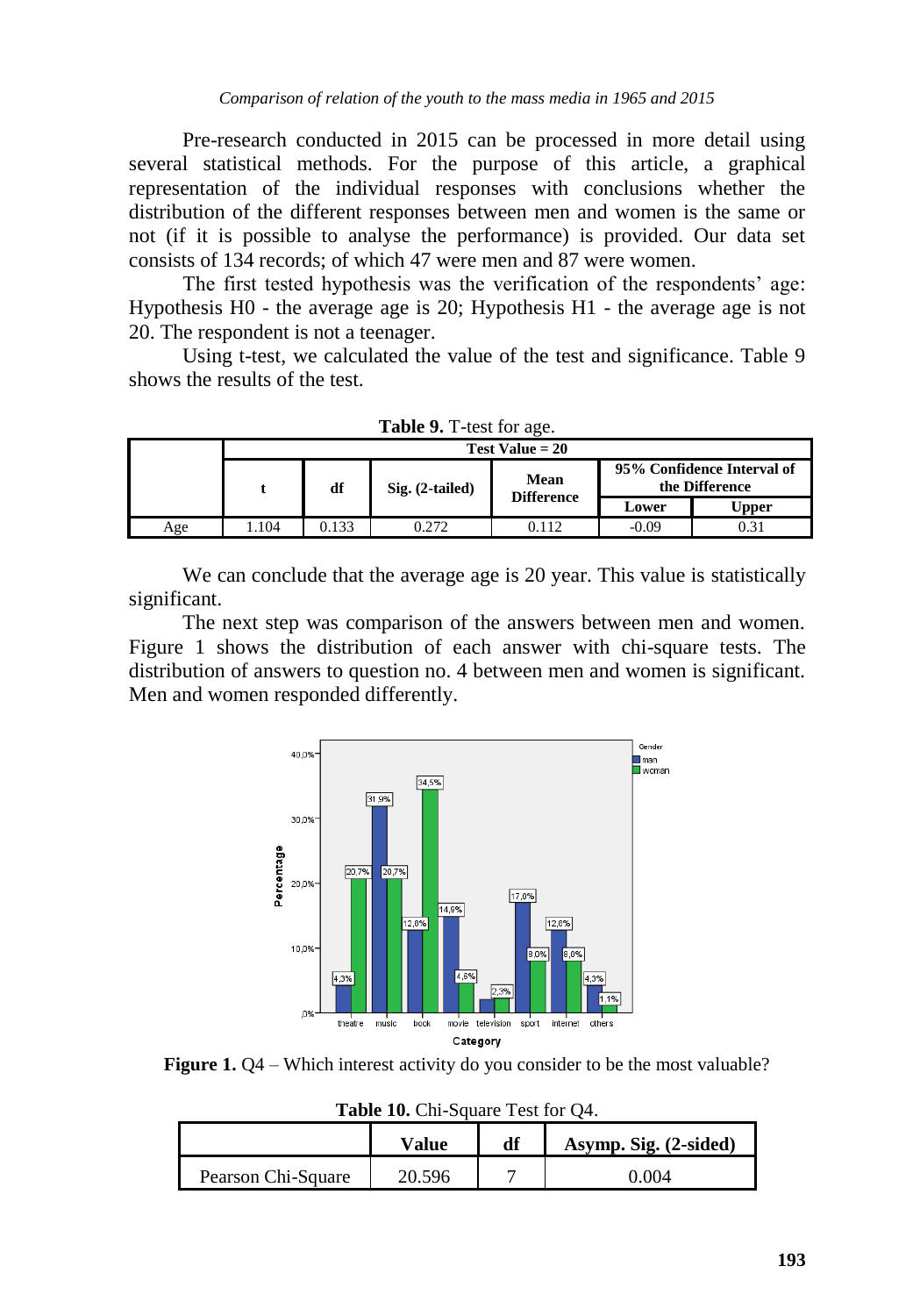

**Figure 2.** Q5 – Which interest activity do you do most often in your free time?

**Table 11.** Chi-Square Test for Q5.

|                    | Value | df | Asymp. Sig. (2-sided) |
|--------------------|-------|----|-----------------------|
| Pearson Chi-Square | .268  | -  | 1.066                 |

The distribution of answers to question no. 5 between men and women is not significant. Men and women responded equally.



**Figure 3.** Q6 – Which topics do you prefer when reading books, newspapers, magazines, watching TV, etc.?

| <b>Table 12. Chi-Square Test for Ob.</b> |                                      |  |       |  |  |  |
|------------------------------------------|--------------------------------------|--|-------|--|--|--|
|                                          | df<br>Asymp. Sig. (2-sided)<br>Value |  |       |  |  |  |
| Pearson Chi-Square                       | 44.326                               |  | 0.000 |  |  |  |

**Table 12.** Chi-Square Test for Q6.

The distribution of answers to question no. 6 between men and women is significant. Men and women responded differently.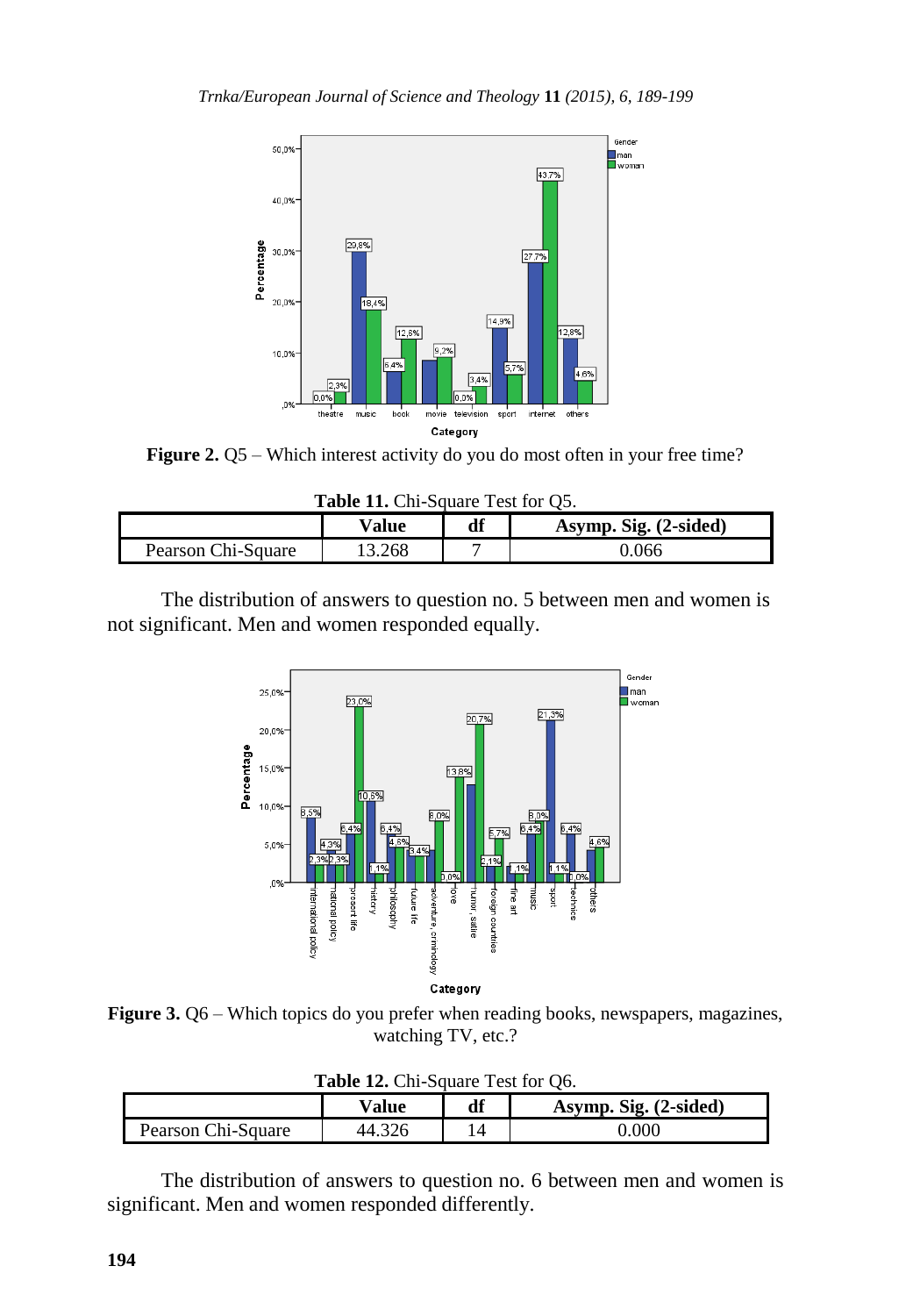

**Figure 4.** Q10 – Do you subscribe a printed newspaper?

**Table 13.** Chi-Square Test for Q10.

|                    | $\mathrm{v}_\mathbf{alue}$ | df | Asymp. Sig. (2-sided) |
|--------------------|----------------------------|----|-----------------------|
| Pearson Chi-Square |                            |    | . 82°                 |

The distribution of answers to question no. 10 between men and women is not significant. Men and women responded equally.



**Figure 5.** Q11 – What do you prefer when you read the newspaper? (including the Internet).

| <b>Table 14. Chi-Square Test for OTT.</b> |        |    |                       |  |
|-------------------------------------------|--------|----|-----------------------|--|
|                                           | Value  | df | Asymp. Sig. (2-sided) |  |
| Pearson Chi-Square                        | 28.413 |    | 0.000                 |  |

**Table 14.** Chi-Square Test for Q11.

The distribution of answers to question no. 11 between men and women is significant. Men and women responded differently.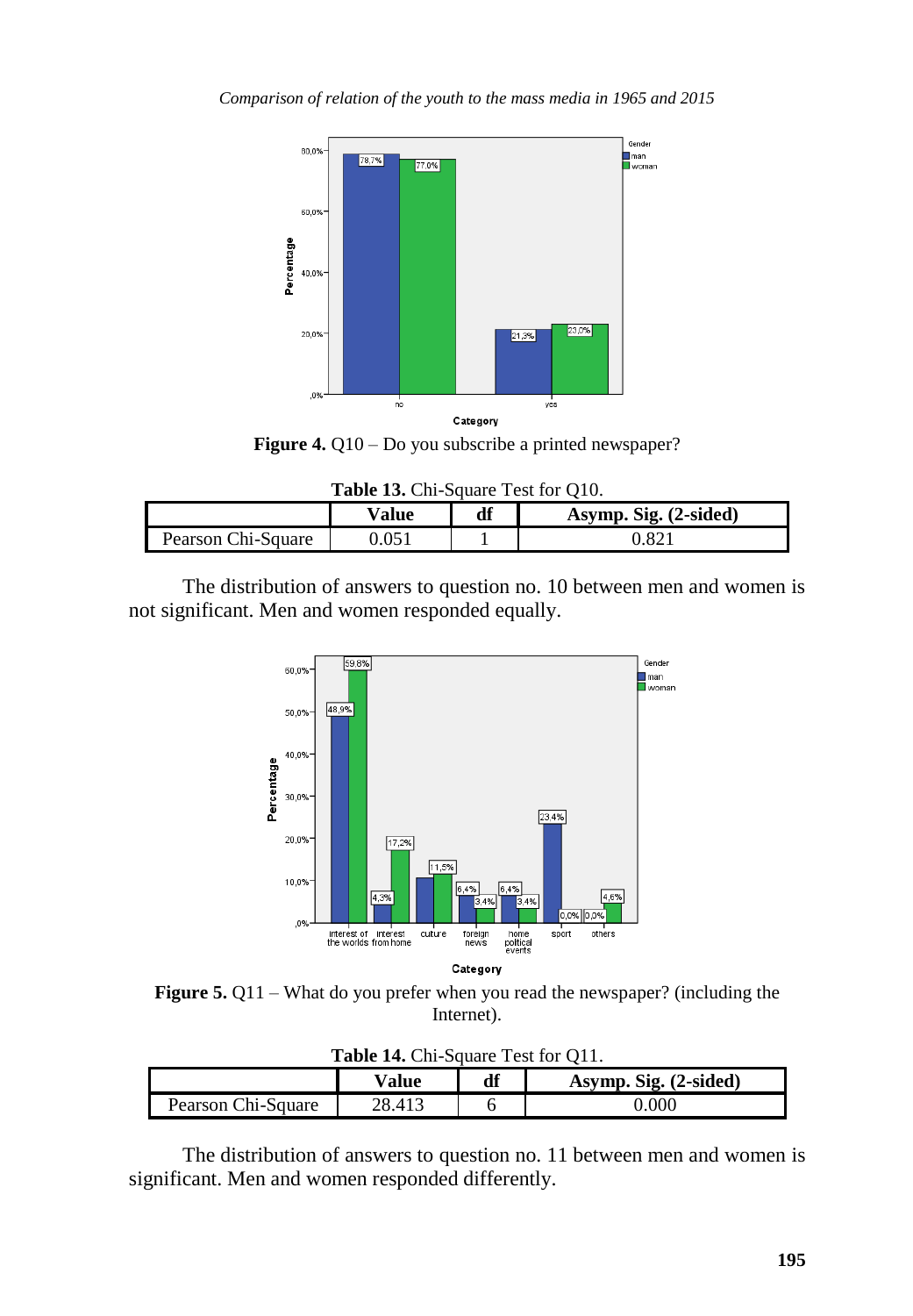

**Figure 6.** Q14 – What types of TV programs do you prefer?

| Table 15. Chi-Square Test for Q14. |  |  |  |  |  |  |  |
|------------------------------------|--|--|--|--|--|--|--|
|------------------------------------|--|--|--|--|--|--|--|

|                    | ∨alue | df | Asymp. Sig. (2-sided) |
|--------------------|-------|----|-----------------------|
| Pearson Chi-Square | .     |    | 0.008                 |

The distribution of answers to question no. 14 between men and women is significant. Men and women responded differently.



**Figure 7.** Q15 – How often do you go to the cinema?

| <b>Table 10.</b> Cm-Square Test for QT5. |                                |  |       |  |  |  |
|------------------------------------------|--------------------------------|--|-------|--|--|--|
|                                          | Asymp. Sig. (2-sided)<br>Value |  |       |  |  |  |
| Pearson Chi-Square                       | 3.825                          |  | 0.281 |  |  |  |

**Table 16.** Chi-Square Test for Q15.

The distribution of answers to question no.15 between men and women is not significant. Men and women responded equally.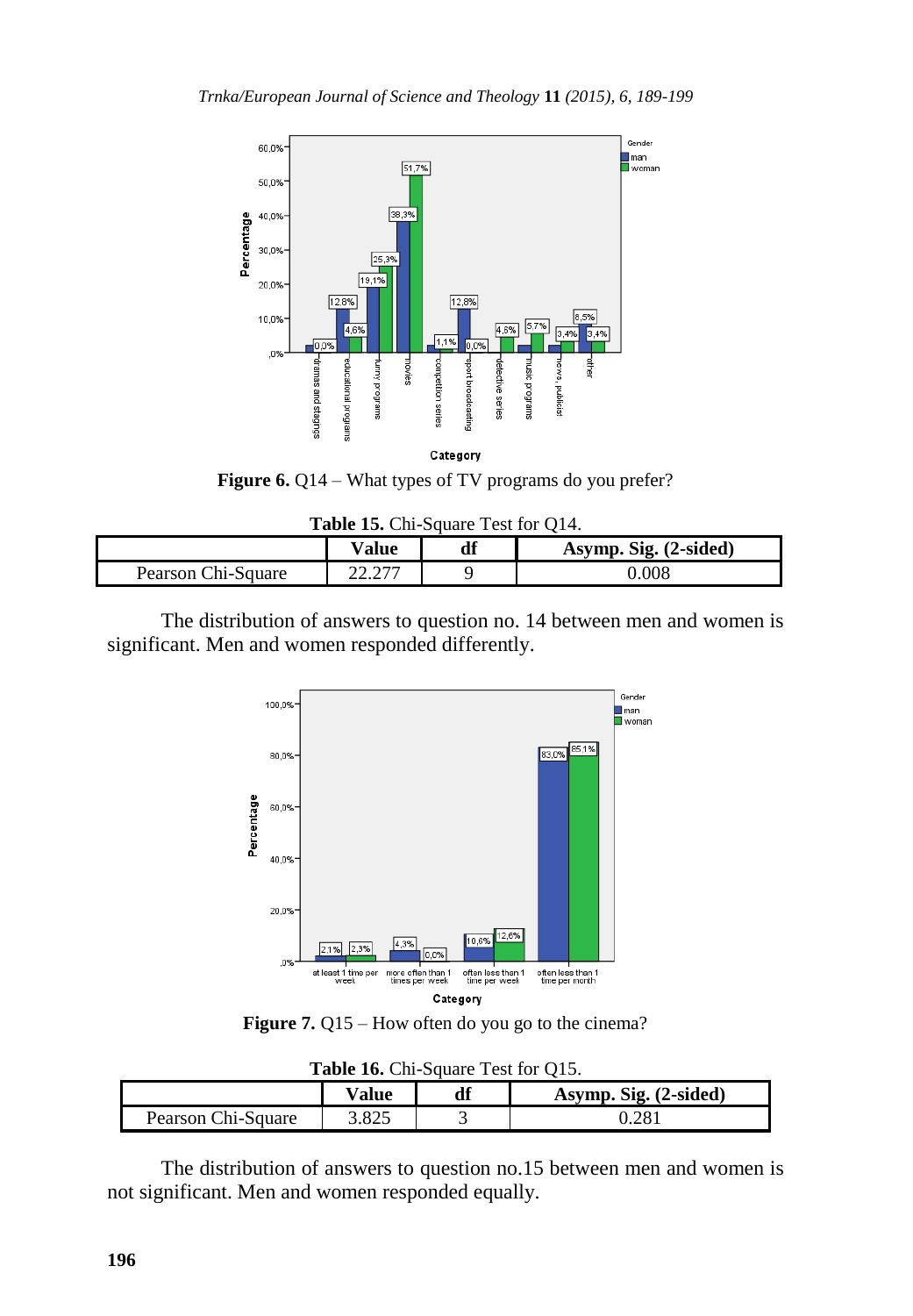

Figure 8. Q17 – What is your favourite radio broadcasting?

|  | Table 17. Chi-Square Test for Q17. |  |  |
|--|------------------------------------|--|--|
|  |                                    |  |  |

|                    | $\mathrm{V}$ alue | df | Asymp. Sig. (2-sided) |
|--------------------|-------------------|----|-----------------------|
| Pearson Chi-Square | 17 QQ 1           |    |                       |

The distribution of answers to question no. 17 between men and women is not significant. Men and women responded equally.



**Figure 9.** Q18 – If you had to choose only one means of mass communication, it would be: ...

**Table 18.** Chi-Square Test for Q18.

|                    | $\mathrm{v}_\mathbf{alue}$ | df | Asymp. Sig. (2-sided) |  |  |  |
|--------------------|----------------------------|----|-----------------------|--|--|--|
| Pearson Chi-Square | .504                       |    | ) ()91                |  |  |  |

The distribution of answers to question no. 18 between men and women is not significant. Men and women responded equally.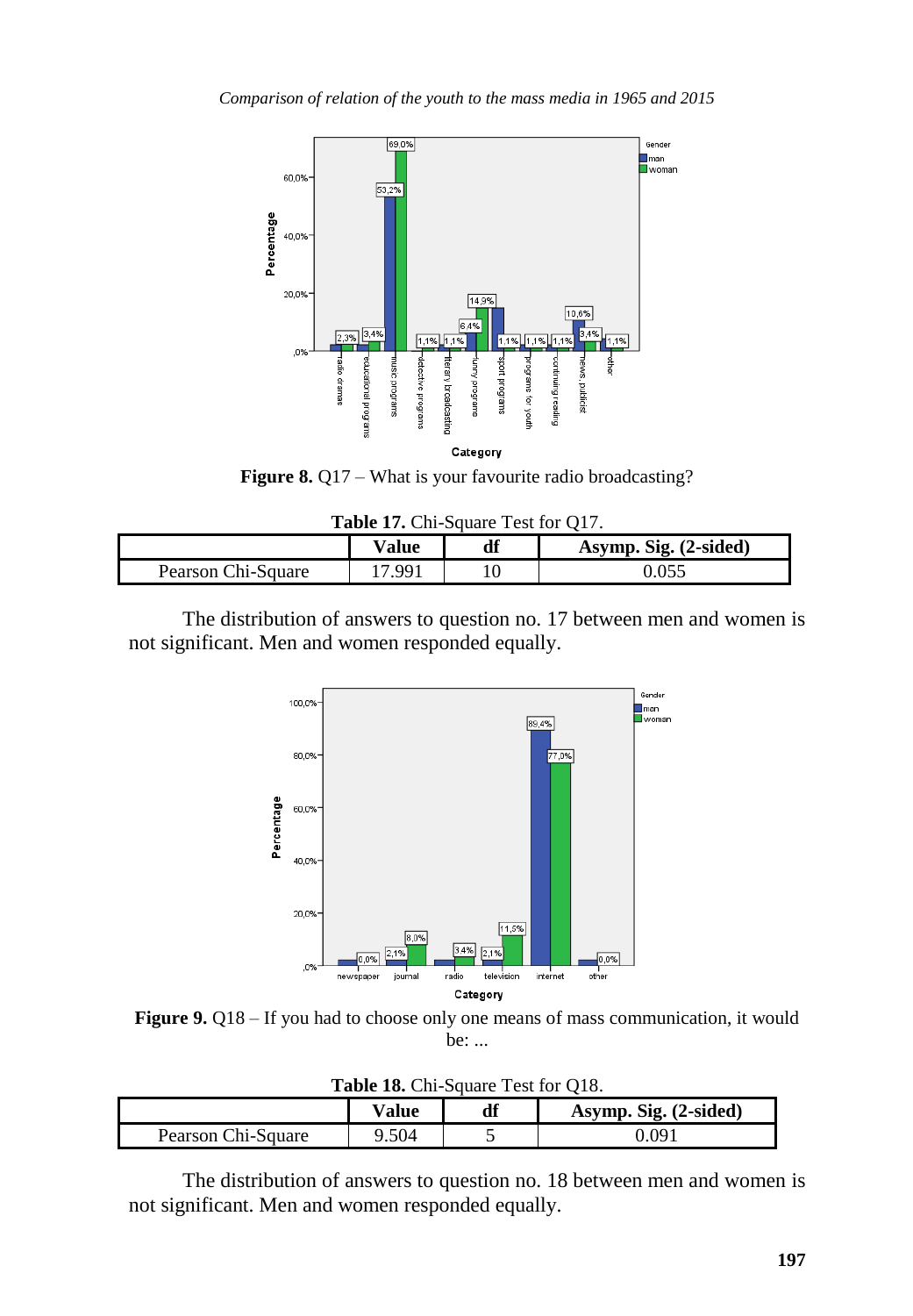

**Figure 10.** Q19 – Which mass communication means do you prefer in obtaining latest news?

Table 19. Chi-Square Test for O19.

|                    | $^{\mathrm{v}}$ alue | df | Asymp. Sig. (2-sided) |  |  |  |
|--------------------|----------------------|----|-----------------------|--|--|--|
| Pearson Chi-Square | 109                  |    | 0.164                 |  |  |  |

The distribution of answers to question no. 19 between men and women is not significant. Men and women responded equally.

#### **4. Conclusions**

As shown in the comparison of selected questions from 1965 and 2015 in various tables and graphs, a diversity of young people's relationship to modern mass communications means can be observed.

Major overall differences are in the perception of the current film, literature and radio production (shown only for literature in Table 4).

We can conclude that the Internet as a modern mass communication means is preferred by young people. Children in pre-primary education use tablets, mobile phones or computers intuitively, too [3]. Modern mass media communication tools, such as the Internet, alongside with modern technical devices are also used by young people when acquiring a second language [4].

The emergence of new mass media means is opening the question of copyright. For example, for the images published on the Internet, we can use steganography [5].

Future research may reveal the distribution of responses within the regions of the Slovak Republic and draw specific conclusions from the point of view of demography.

#### **Acknowledgement**

This work was supported by the Slovak Research and Development Agency under the contract No. APVV-0754-12.